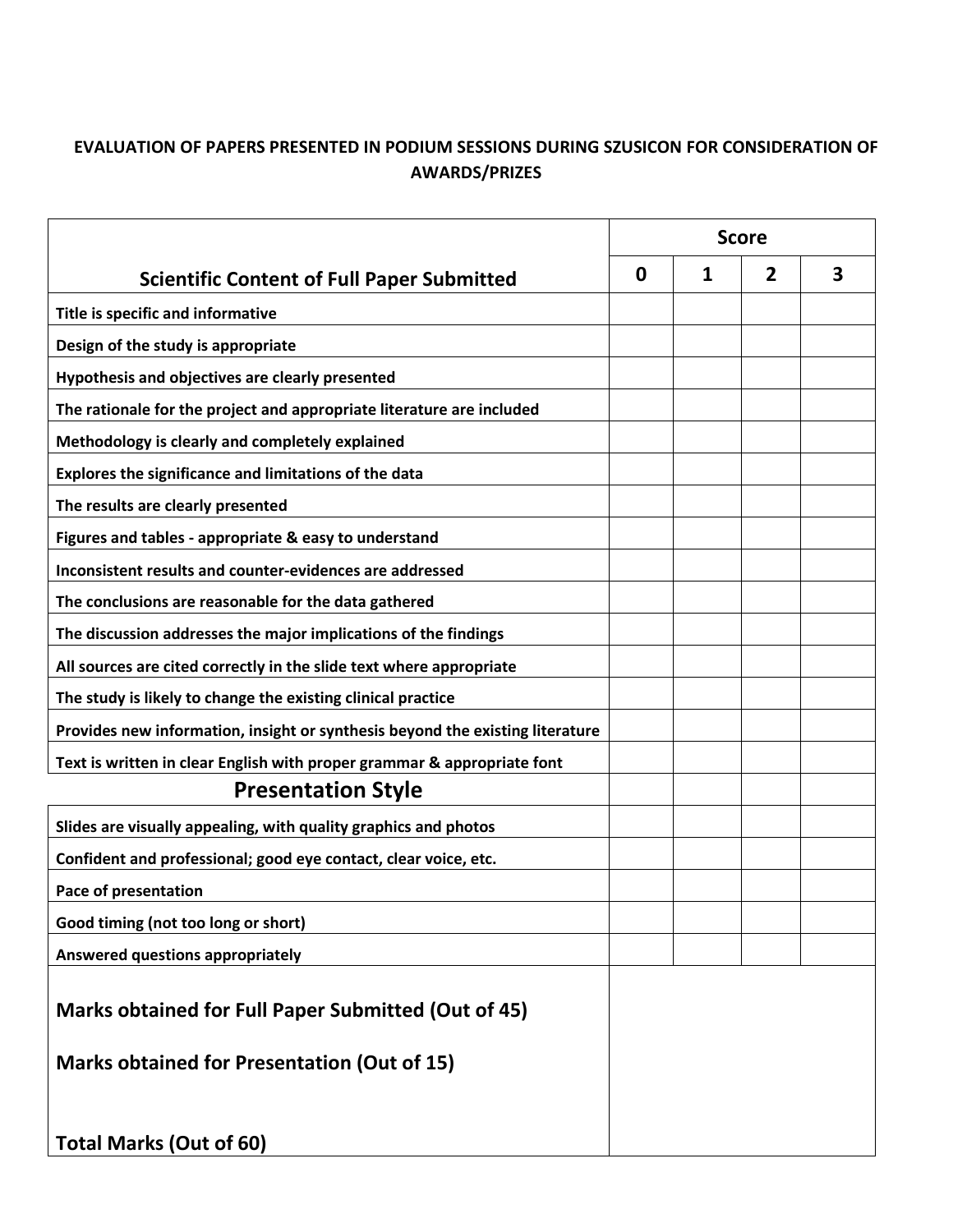## **EVALUATION OF PAPERS PRESENTED IN VIDEO SESSIONS IN SZUSICON FOR CONSIDERATION OF AWARDS/PRIZES**

|                                                                                  | <b>Score</b> |   |                |   |
|----------------------------------------------------------------------------------|--------------|---|----------------|---|
| <b>Scientific Content</b>                                                        | $\mathbf 0$  | 1 | $\overline{2}$ | 3 |
| Title is specific and informative                                                |              |   |                |   |
| Design of the study is appropriate                                               |              |   |                |   |
| Methodology is clearly and completely explained                                  |              |   |                |   |
| Explores the significance and limitations of the data                            |              |   |                |   |
| The results are clearly presented                                                |              |   |                |   |
| The conclusions are reasonable for the data gathered                             |              |   |                |   |
| The discussion addresses the major implications of the findings                  |              |   |                |   |
| The study is likely to change the existing clinical practice                     |              |   |                |   |
| Provides new information, insight or technique beyond the existing<br>literature |              |   |                |   |
| Video is edited in clear English with proper grammar & appropriate font          |              |   |                |   |
| <b>Presentation Style</b>                                                        |              |   |                |   |
| Visuals are appealing, with quality graphics and photos                          |              |   |                |   |
| Confident and professional; good eye contact, clear voice, etc.                  |              |   |                |   |
| Good timing (not too long or short)                                              |              |   |                |   |
| Pace of presentation                                                             |              |   |                |   |
| Answered questions appropriately                                                 |              |   |                |   |
| Marks obtained for Full Video Submitted (Out of 30)                              |              |   |                |   |
| <b>Marks obtained for Presentation (Out of 15)</b>                               |              |   |                |   |
| <b>Total Marks (Out of 45)</b>                                                   |              |   |                |   |